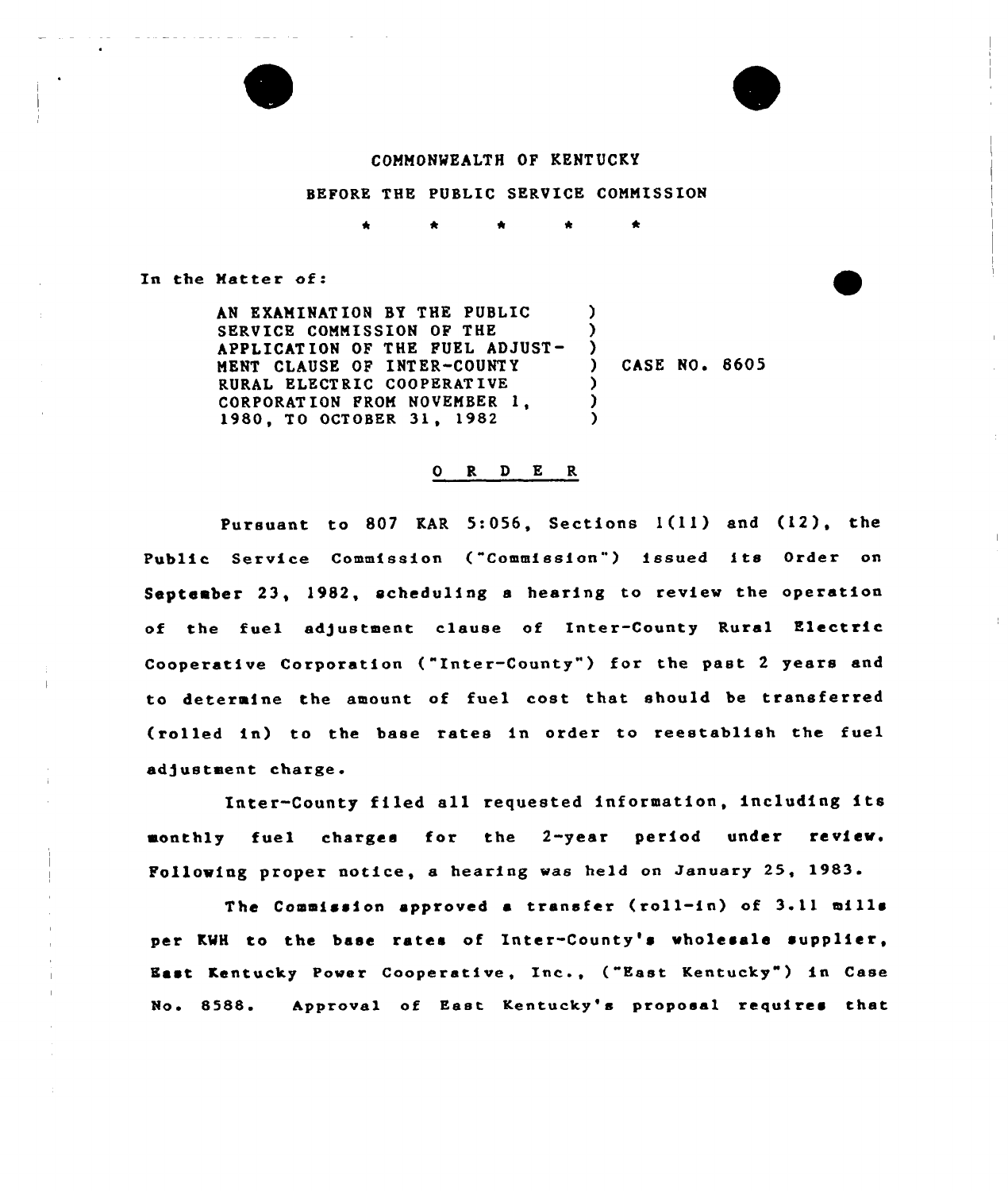Inter-County also be authorized to roll in those same fuel costs to its base rates.

The Commission has reviewed the monthly fuel adjustment clause filing made by Inter-County in conjunction with the schedule of over- or under-recovered fuel costs filed in this proceeding. This review indicates that the Commission should revise the monthly fuel adjustment clause filing form to minimize errors.

The Commission, having considered the evidence of record and being advised, ie of the opinion and finds that:

l. Inter-County has complied in all material respects with the provisions of 807 EAR 5:056.

2. Inter-County'a wholesale supplier has been authorized to transfer (roll in) to ite base rates fuel costs of 3.ll mills per KWH in Case No. 8588.

 $3.$ Inter-County should be authorized to increase the rates charged its customers by 3.39 mille per KMH in order to transfer fuel costs rolled in by East Kentucky from the fuel adjustment clause to the base rates pursuant to the Commission's Order in Case No. 8588 and applicable line loss, and this can best be accomplished by an energy adder to each KMH sold.

4. the revised rates and charges in Appendix <sup>A</sup> are deeigned to reflect the transfer of fuel costs from the fuel adjustment clause rate to the base rates.

5. The monthly fuel ed/ustment clause filing form currently being filed by Inter-County should be revised.

 $-2-$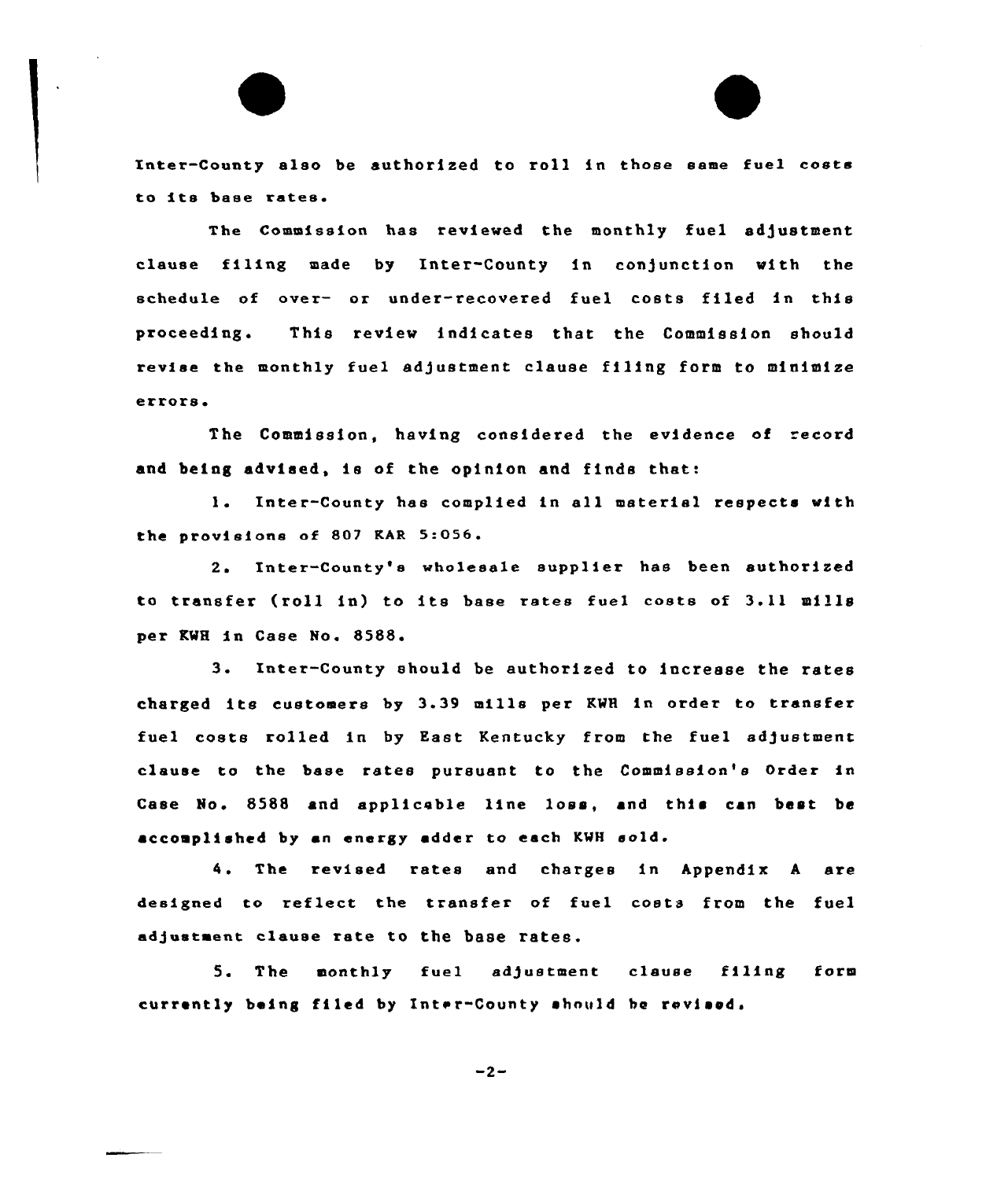IT IS THEREFORE ORDERED that the charges collected by Inter-County through the fuel adjustment clause for the period November 1, 1980, through October 31, 1982, be and they hereby are approved.

IT IS FURTHER ORDERED that Inter-County be and it hereby is authorized to transfer to its base rates fuel costs transferred by its wholesale supplier pursuant to Case No. 8588.

IT IS FURTHER ORDERED that the rates in Appendix A be and they hereby are approved for service rendered by Inter-County on and after June I, 1983, which is also the effective date for East Kentucky's rates.

IT IS FURTHER ORDERED that within 30 days from the date of this Order Inter-County shall file with the Commission its revised tariff sheets setting out the rates approved herein.

IT IS FURTHER ORDERED that the revised monthly fuel clause form in Appendix <sup>B</sup> shall be used by Inter-County for all filings made after the date of this Order pursuant to 807 KAR 5:056 to recover or refund fuel charges or credits billed or refunded by its wholesale supplier.

Done at Frankfort, Kentucky, this 3rd day of June, 1983.

PUBLIC SERVICE COMMISSION

and the company of the company

Vace Chairman

 $Comm1$ 

ATTEST:

Secretary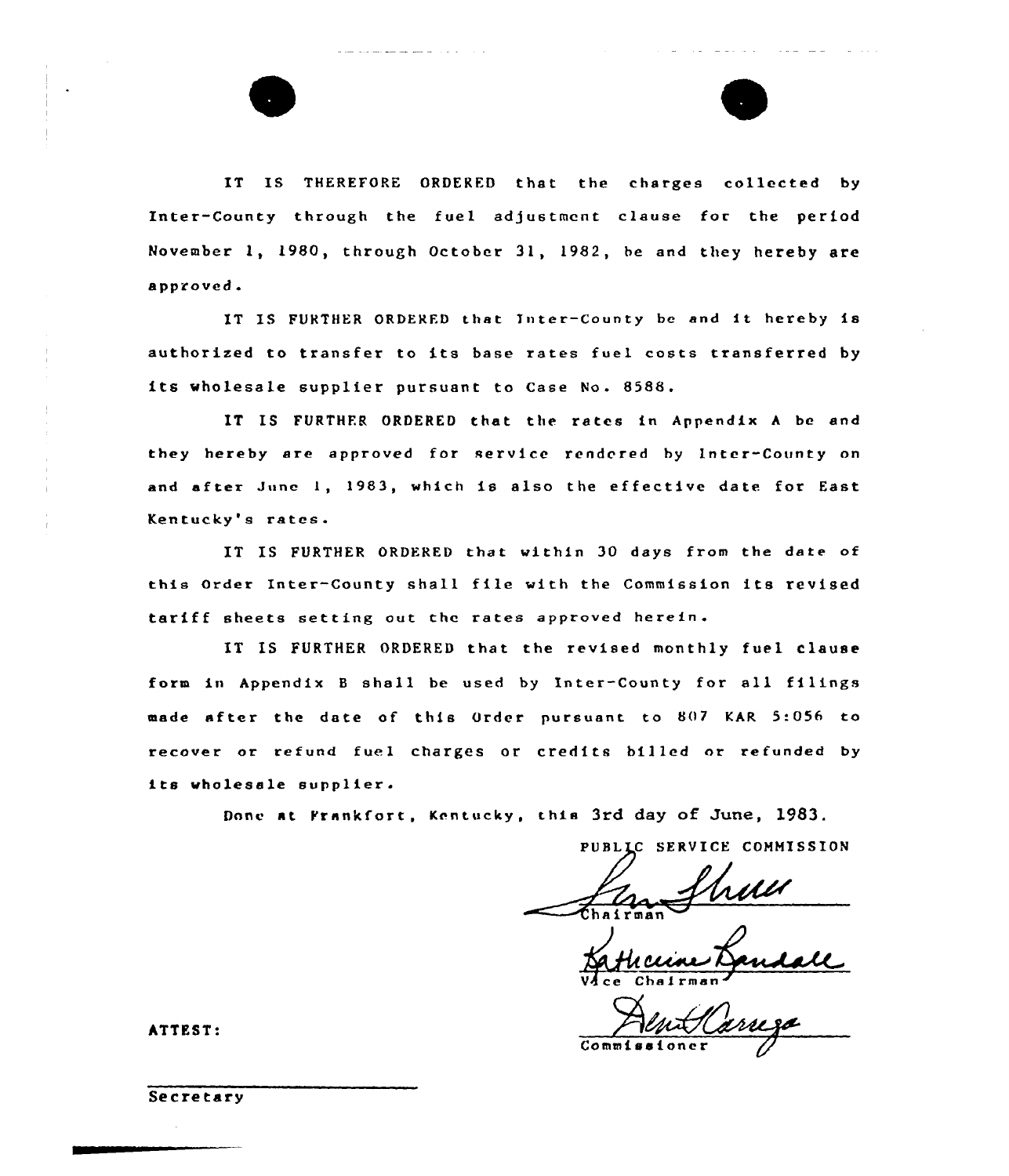

## APPENDIX A

APPENDIX TO AN ORDER OF THE KENTUCKY PUBLIC SERVICE COMMISSION IN CASE NO. 8605 DATED June 3, 1983.

The following rates and charges are prescribed for the customers in the area served by Inter-County Rural Electric Cooperative Corporation. All other rates and charges not specifically mentioned herein sha11 remain the same as those in effect under authority of this Commission prior to the date of this Order.

# SCHEDULE 1 FARM AND HOME SERVICE\*

Rate

Customer Charge First 500 KMH Per Month All over 500 KWH Per Month \$5.25 Per Meter Per Month 7.524¢ Per KWH 5.874C.Per KMH

The Customer Charge is without KWH usage. All KWH usage is billed at rates set forth above.

SCHEDULE 2 SMALL COMMERCIAL AND SMALL POWER\*

### Rate

Demand Charge in Excess of 10 KW Per Month . \$ 3.82 Per KW

## Energy Charge

| Customer Charge                                           | \$5.25 | Per Meter Per<br>Month             |
|-----------------------------------------------------------|--------|------------------------------------|
| First 1,000 KWH Per Month<br>All over 1,000 KWH Per Month |        | 8.648¢ Per KWH<br>$6.028c$ Per KVH |

The Customer Charge is without KWH usage. All KWH usage is billed at rates set forth above.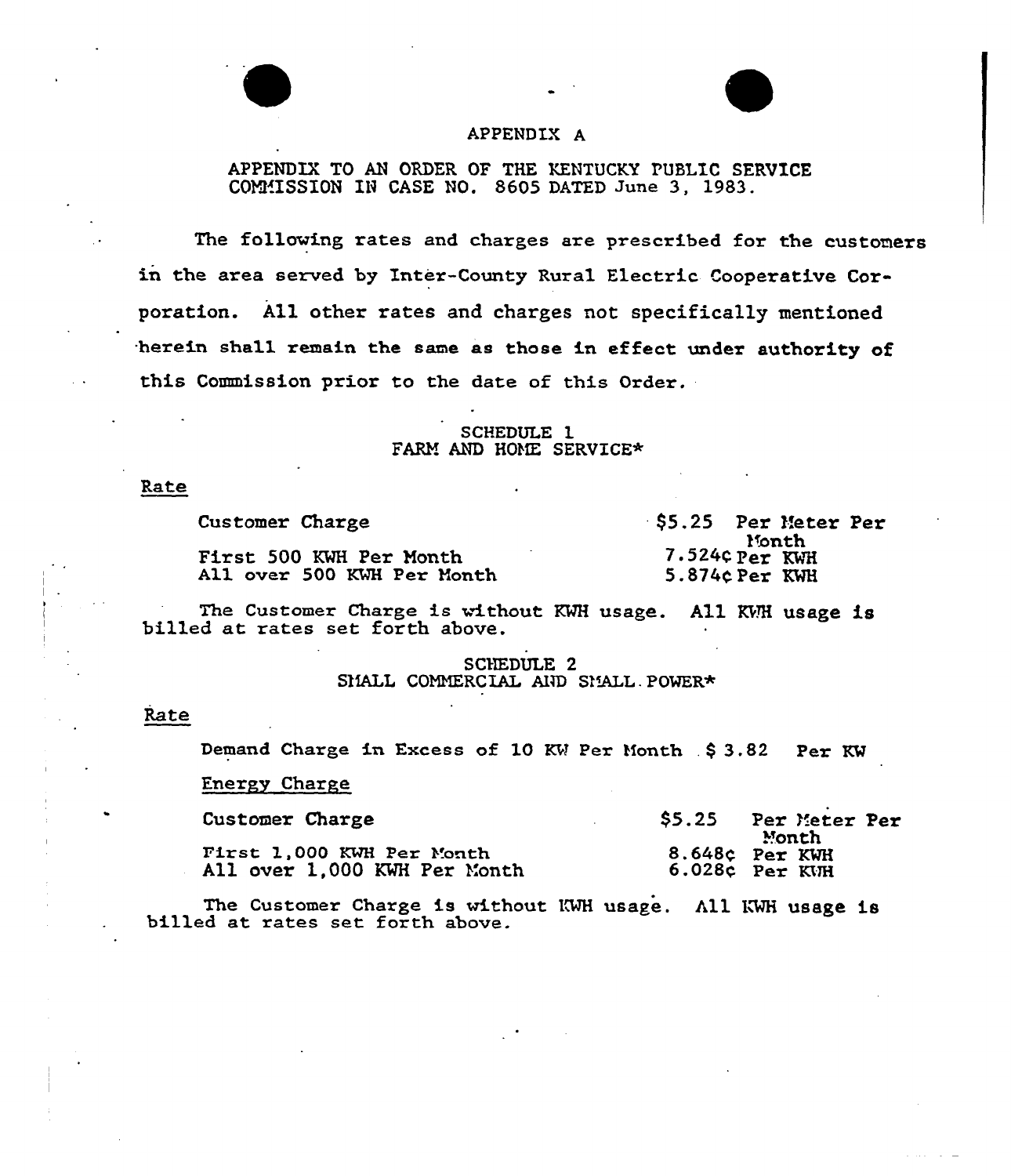### SCHEDULE 4 LARGE POWER RATE (LPR)\*

### Rate

#### IIaximum Demand Charge

\$ 3.82 per month per KW of Billing Demand

Energy Charge

Customer Charge

First 10,000 KWH Per Month All over 10,000 KWH Per month \$10.50 Per Yeter Per Month 6.120<Per KMR 5.420CPer KWH

The customer charge does not allow for KWH usage. All KWH usage is billed at the above rates.

SCHEDULE 5 ALL ELECTRIC SCHOOL (AES)\*

### Rate

All Kilowatt Hours Per Yonth 5.865qPer Month

SCHEDULE 6 OUTDOOR LIGHTING SERVICE-SECURITY LIGHT

## Rate Per Light Per Month

| <b>\$6.54</b><br>Mercury Vapor Lamp 170 Watt<br>Mercury Vapor Lamp 200 Watt<br>\$7.95 | Per Lamp Per Month<br>Per Lamp Per Month |  |
|---------------------------------------------------------------------------------------|------------------------------------------|--|
|---------------------------------------------------------------------------------------|------------------------------------------|--|

#### +Fuel Ad5ustment Clause

All rates are applicable to the Fuel Adjustment Clause and may be increased or decreased by an amount per KWH equal to the fuel adjustment amount per KWH as billed by the Wholesale Power Supplie plus an allowance for line losses. The allowance for line losses will not exceed 10% and is based on a twelve-month moving average of such losses. This Fuel Clause is subject to all other applicable provisions as set out in 807 KAR 5:056.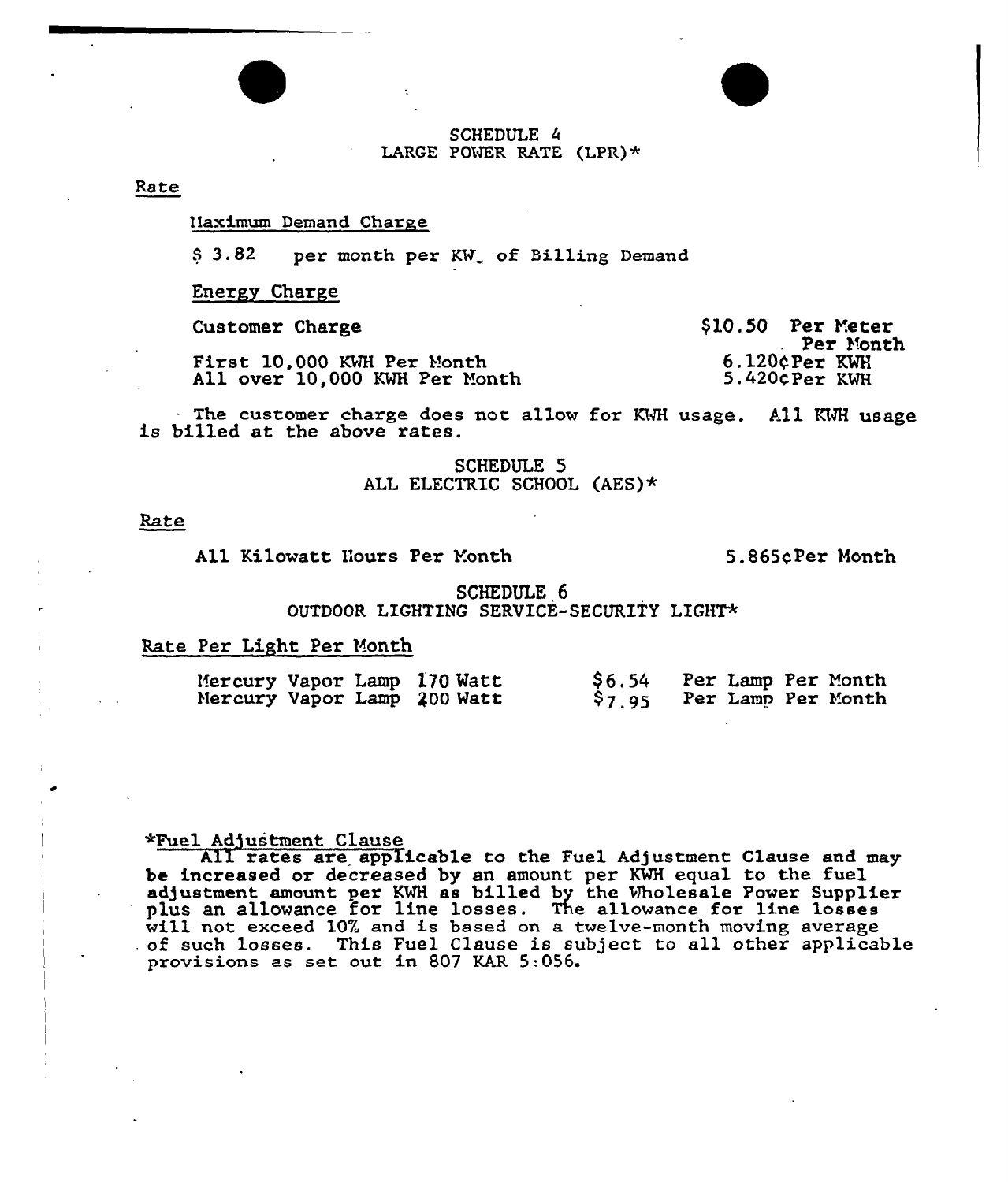|           |                                                                                                                  | <b>Address:</b><br>Issued<br>έă.<br>Telephone:                                                           |
|-----------|------------------------------------------------------------------------------------------------------------------|----------------------------------------------------------------------------------------------------------|
|           |                                                                                                                  | Title:                                                                                                   |
| $\vec{5}$ |                                                                                                                  | 5,<br>Isaued<br>$rac{1}{2}$                                                                              |
| after     | per KWR to be app<br>lied to bills rendered on and                                                               | Line<br>22<br>reflects a Fuel Adjustment Charge (Credit)<br>$\frac{1}{2}$<br>'n                          |
|           |                                                                                                                  | Recovery (L10 less L11)                                                                                  |
|           | 22.<br><b>DAC</b><br>$\overline{r}$<br>per KWI<br>$(001 \times 127)$                                             | $\overline{5}$<br>Total (Over) or Under                                                                  |
|           | 21.<br><b>FACS</b><br>(T13D)<br>$+114$<br>per KWH<br>$(611 + 021)$                                               | H.<br>FAC Revenue<br>from L6 (net of billing adj.)<br>(Refund) Resulting                                 |
|           | 20.<br>Recovery Rat<br>(100% less<br>ო<br>�<br>percentage on L16)<br>per KWI                                     | $\overline{5}$<br><b>Fuel Charge</b><br>Compute L6<br>(Credit)<br>Used<br>$\vec{c}$                      |
|           | 5.<br>Sales as a Percent of Purchases                                                                            | 5 <sup>1</sup><br>$(81 + 11)$                                                                            |
|           | Calculation of<br>$(11 + 51)$<br>FAC Billed Consumers                                                            | $\ddot{\bullet}$<br>$\cdot^{\infty}$<br>Net KWH B111cd<br>Adjustments to Billing (KWH)<br>at the Rate on |
|           | 18.<br><b>17.</b><br>Line<br>Last Month Used to Compute L16<br><b>SSOT</b><br>for Month on L17<br>$\mathfrak{S}$ | ٦.<br>97 uo<br>Gross KWH Billed at the<br>Rate                                                           |
|           | $\overline{16}$<br>Last<br>12 Mont<br>hs Actual $(2)$ -                                                          | $\mathbf{e}$<br>1ser <sub>1</sub><br><b>EVG</b><br>Rate<br>Billed Consumers                              |
|           | Line<br>$rac{L}{2801}$                                                                                           | $\overline{\text{Cov}}$<br>or Under<br>Recovery<br>J.<br>lionth of:                                      |
|           |                                                                                                                  |                                                                                                          |
|           | Ϊ,<br>subblier's<br>$\boldsymbol{\omega}$<br>per KNR (L13A + 14)<br><b>EAC:</b>                                  | $(11)$ less $14)$                                                                                        |
|           | 14.<br>Number of KNH Purchased                                                                                   | ب<br>Line Loss<br>& Unaccounted<br>101                                                                   |
|           | ့<br>Recoverable Fuel Cost<br>$(113 - 147 - 11)$                                                                 | 4.<br>Total Sales<br>Company Use<br>$\overline{12}$<br>$\ddot{\phantom{1}}$<br>$\overline{\mathfrak{c}}$ |
|           | ု<br>$\mathfrak{a}$<br>Unrecoverable -<br>$(0$ ver)<br>Under Recovery (L12)<br>Schedule 2                        | ى ب<br><b>Sales</b><br>(Ultimate Consumer)                                                               |
|           | ដុ<br>Fuel Adjustment Charge<br>$\ddot{\cdot}$<br>Billed by supplier<br>(Credit):                                | ≓<br>Total Purchases                                                                                     |
|           | Purchased<br>Power<br>$\mathbf{I}$<br>Month of:                                                                  | Disposition of<br><b>Energy</b><br><b>CINAL</b><br>ı<br><b>Honth</b> of:                                 |
|           | POWER SUPPLIER:                                                                                                  | COMPANY:                                                                                                 |
|           | Page 1 of 3<br>Appendix B                                                                                        | MONTILY FUEL ADJUSTAENT CLAUSE (FAC) Report                                                              |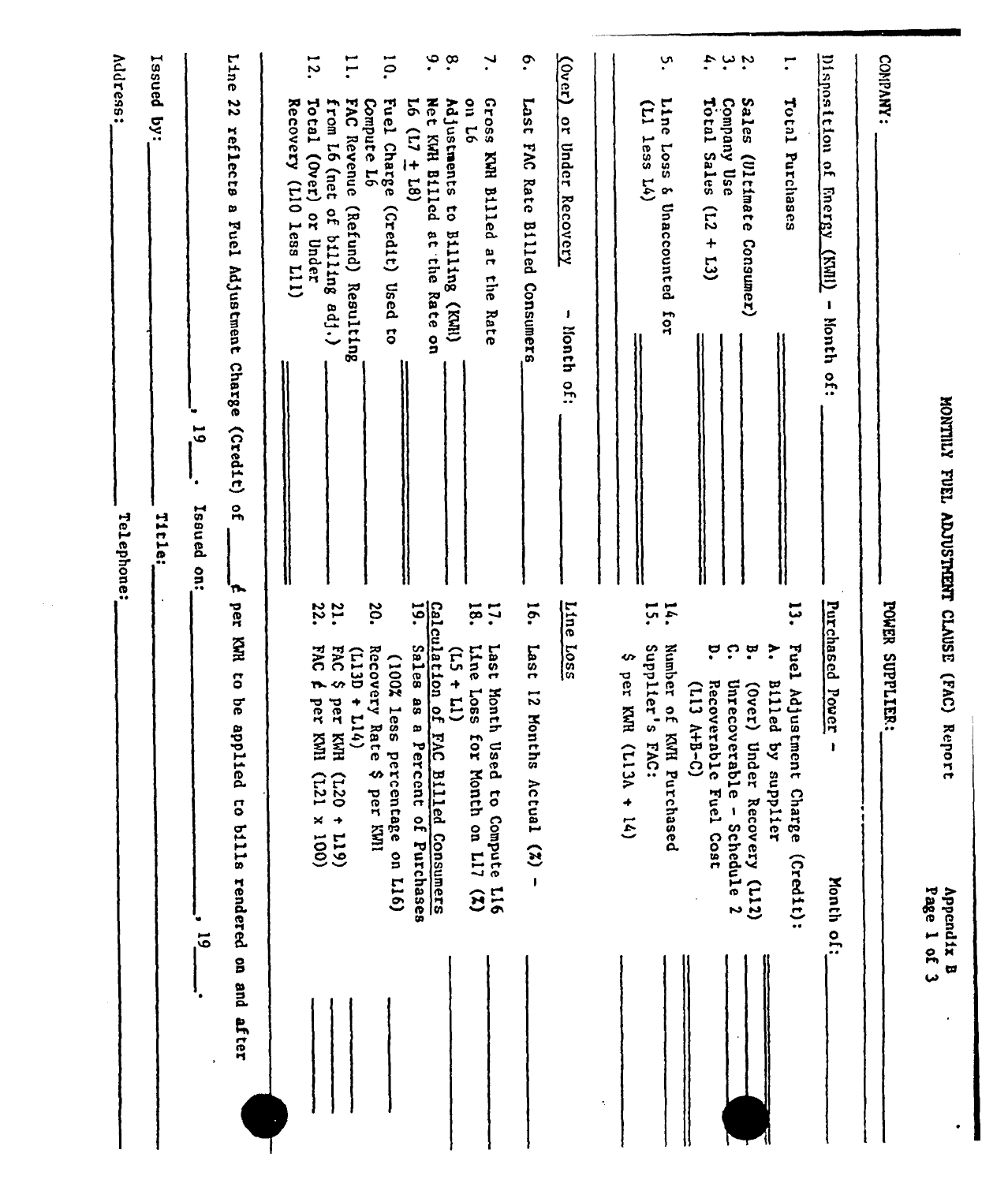

 $\overline{\phantom{a}}$ 

 $\sim 10^{11}$ 

 $\bullet$ 

 $\sim 10^6$ 

 $\lambda$ 

 $\alpha$ 

 $\label{eq:3.1} \frac{1}{\sqrt{2}}\left(\frac{1}{\sqrt{2}}\right)^{2}$  $\frac{1}{2}$ 

 $\hat{\mathcal{A}}$ 



APPENDIX 8 PAGE 2 OF 3

# SCHEDULE 1 TWELVE MONZH ACTUAL LINE LOSS FOR FUEL ADJUSTMENZ CHARGE COMPVZAT ION FOR  $\qquad \qquad 198$

|                                                                                                                                                            | (a)<br>KWH PURCHASED | (Ы<br>KWH SOLD | (c)<br><b>OFFICE USE</b>                | (d)<br>KWH LOSSES |
|------------------------------------------------------------------------------------------------------------------------------------------------------------|----------------------|----------------|-----------------------------------------|-------------------|
| Previous twelve months total $-$<br>Less: Prior year-current month total -<br>Plus: Current year-current month total -<br>Most Recent Twelve Month Total - |                      |                |                                         |                   |
| (d)<br>$\div$ (a)                                                                                                                                          |                      | (FAC) Report   | Enter on line 16 of the current month's |                   |